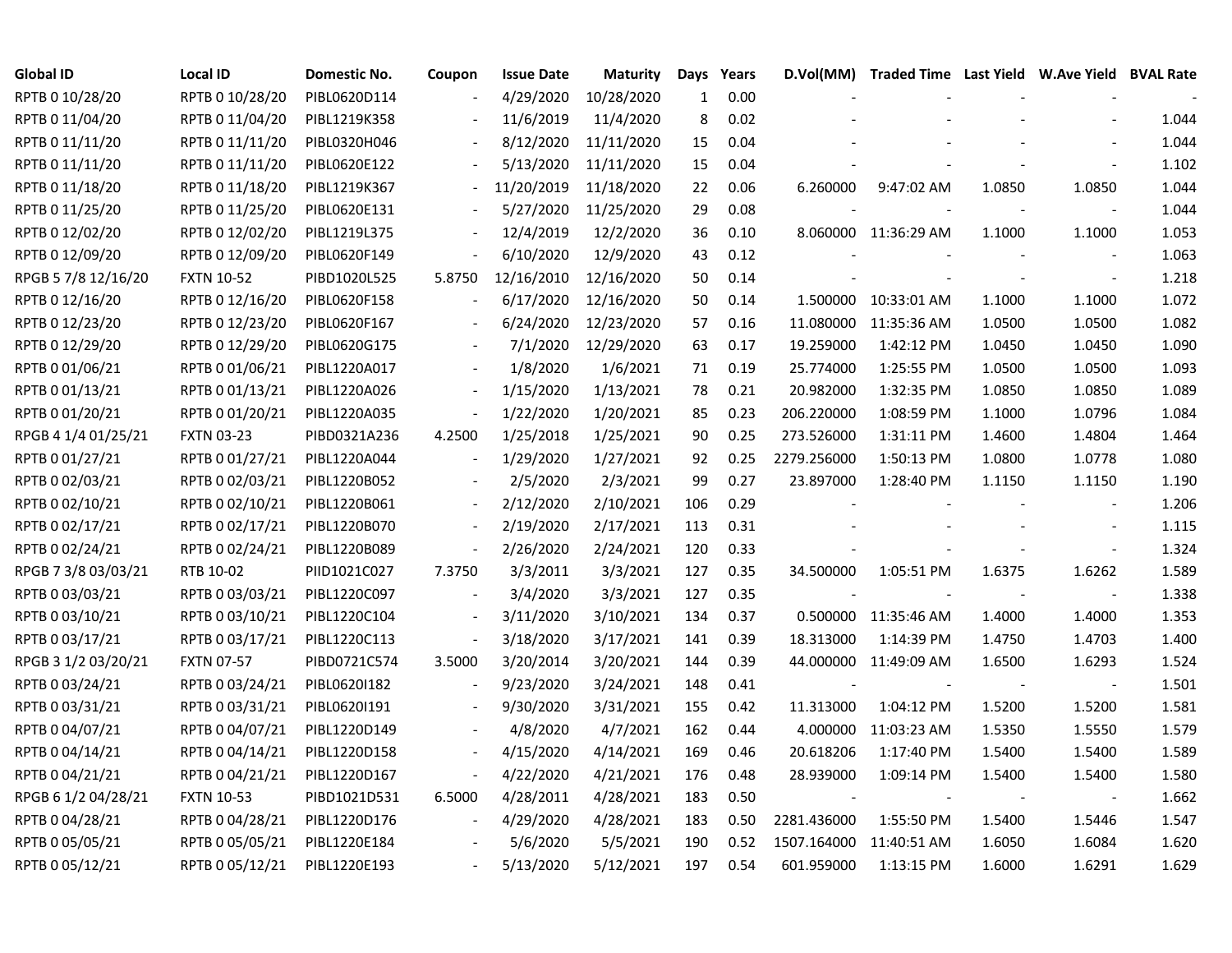| <b>Global ID</b>     | <b>Local ID</b>   | Domestic No. | Coupon                   | <b>Issue Date</b> | <b>Maturity</b> | Days | Years | D.Vol(MM)                | Traded Time Last Yield W.Ave Yield BVAL Rate |                          |                          |       |
|----------------------|-------------------|--------------|--------------------------|-------------------|-----------------|------|-------|--------------------------|----------------------------------------------|--------------------------|--------------------------|-------|
| RPTB 0 05/19/21      | RPTB 0 05/19/21   | PIBL1220E200 |                          | 5/20/2020         | 5/19/2021       | 204  | 0.56  |                          | 504.237000 11:43:10 AM                       | 1.6250                   | 1.6248                   | 1.625 |
| RPTB 0 05/26/21      | RPTB 0 05/26/21   | PIBL1220E219 |                          | 5/27/2020         | 5/26/2021       | 211  | 0.58  |                          |                                              |                          |                          | 1.666 |
| RPTB 0 06/02/21      | RPTB 0 06/02/21   | PIBL1220F227 |                          | 6/3/2020          | 6/2/2021        | 218  | 0.60  | 2.000000                 | 1:25:06 PM                                   | 1.6250                   | 1.6250                   | 1.653 |
| RPTB 0 06/09/21      | RPTB 0 06/09/21   | PIBL1220F236 | $\overline{\phantom{a}}$ | 6/10/2020         | 6/9/2021        | 225  | 0.62  | 501.167000               | 1:05:37 PM                                   | 1.7000                   | 1.6799                   | 1.682 |
| RPGB 4 7/8 06/13/21  | RTB 03-09         | PIID0321F092 | 4.8750                   | 6/13/2018         | 6/13/2021       | 229  | 0.63  | 7.420000                 | 1:06:43 PM                                   | 1.8200                   | 1.8156                   | 1.908 |
| RPTB 0 06/16/21      | RPTB 0 06/16/21   | PIBL1220F245 | $\overline{\phantom{a}}$ | 6/17/2020         | 6/16/2021       | 232  | 0.64  |                          | 40.000000 10:14:27 AM                        | 1.7100                   | 1.7100                   | 1.670 |
| RPTB 0 06/23/21      | RPTB 0 06/23/21   | PIBL1220F254 |                          | 6/24/2020         | 6/23/2021       | 239  | 0.65  |                          |                                              |                          | $\overline{\phantom{a}}$ | 1.678 |
| RPTB 0 06/30/21      | RPTB 0 06/30/21   | PIBL1220G262 |                          | 7/1/2020          | 6/30/2021       | 246  | 0.67  | 120.000000               | 9:40:09 AM                                   | 1.7000                   | 1.7000                   | 1.703 |
| RPTB 0 07/07/21      | RPTB 0 07/07/21   | PIBL1220G271 |                          | 7/8/2020          | 7/7/2021        | 253  | 0.69  |                          |                                              |                          |                          | 1.715 |
| RPTB 0 07/14/21      | RPTB 0 07/14/21   | PIBL1220G280 |                          | 7/15/2020         | 7/14/2021       | 260  | 0.71  |                          |                                              | $\blacksquare$           | $\overline{\phantom{a}}$ | 1.710 |
| RPTB 0 07/21/21      | RPTB 0 07/21/21   | PIBL1220G299 |                          | 7/22/2020         | 7/21/2021       | 267  | 0.73  |                          | 9.000000 11:21:03 AM                         | 1.7000                   | 1.7000                   | 1.720 |
| RPTB 0 07/28/21      | RPTB 0 07/28/21   | PIBL1220G306 |                          | 7/29/2020         | 7/28/2021       | 274  | 0.75  |                          |                                              |                          | $\blacksquare$           | 1.731 |
| RPTB 0 08/04/21      | RPTB 0 08/04/21   | PIBL1220H314 |                          | 8/5/2020          | 8/4/2021        | 281  | 0.77  |                          |                                              |                          |                          | 1.737 |
| RPTB 0 08/11/21      | RPTB 0 08/11/21   | PIBL1220H323 |                          | 8/12/2020         | 8/11/2021       | 288  | 0.79  |                          |                                              |                          |                          | 1.743 |
| RPTB 0 08/18/21      | RPTB 0 08/18/21   | PIBL1220H332 |                          | 8/19/2020         | 8/18/2021       | 295  | 0.81  |                          | 2.021000 10:16:01 AM                         | 1.7250                   | 1.7250                   | 1.745 |
| RPTB 0 08/25/21      | RPTB 0 08/25/21   | PIBL1220H341 |                          | 8/26/2020         | 8/25/2021       | 302  | 0.83  | 5.135000                 | 1:24:19 PM                                   | 1.7375                   | 1.7422                   | 1.757 |
| RPTB 0 09/01/21      | RPTB 0 09/01/21   | PIBL1220I359 |                          | 9/2/2020          | 9/1/2021        | 309  | 0.85  |                          |                                              |                          | $\overline{\phantom{a}}$ | 1.761 |
| RPTB 0 09/08/21      | RPTB 0 09/08/21   | PIBL1220I368 | $\blacksquare$           | 9/9/2020          | 9/8/2021        | 316  | 0.87  |                          |                                              |                          |                          | 1.765 |
| RPTB 0 09/22/21      | RPTB 0 09/22/21   | PIBL1220I386 | $\overline{\phantom{a}}$ | 9/23/2020         | 9/22/2021       | 330  | 0.90  |                          |                                              |                          | $\blacksquare$           | 1.788 |
| RPTB 0 09/29/21      | RPTB 0 09/29/21   | PIBL1220I395 | $\blacksquare$           | 9/30/2020         | 9/29/2021       | 337  | 0.92  |                          |                                              |                          | $\blacksquare$           | 1.785 |
| RPTB 0 10/06/21      | RPTB 0 10/06/21   | PIBL1220J401 |                          | 10/7/2020         | 10/6/2021       | 344  | 0.94  |                          |                                              |                          |                          | 1.786 |
| RPTB 0 10/13/21      | RPTB 0 10/13/21   | PIBL1220J410 |                          | 10/14/2020        | 10/13/2021      | 351  | 0.96  |                          |                                              |                          |                          | 1.779 |
| RPGB 5 3/4 10/20/21  | RTB 10-03         | PIID1021J039 | 5.7500                   | 10/20/2011        | 10/20/2021      | 358  | 0.98  |                          |                                              |                          | $\blacksquare$           | 1.816 |
| RPTB 0 10/20/21      | RPTB 0 10/20/21   | PIBL1220J429 | $\overline{\phantom{a}}$ | 10/21/2020        | 10/20/2021      | 358  | 0.98  | 84.428000                | 1:28:45 PM                                   | 1.7875                   | 1.7879                   | 1.786 |
| RPTB 0 10/27/21      | RPTB 0 10/27/21   | PIBL1220J438 | $\overline{\phantom{0}}$ | 10/28/2020        | 10/27/2021      | 365  | 1.00  | 214.968000               | 1:54:04 PM                                   | 1.7850                   | 1.7861                   | 1.791 |
| RPGB 5 3/4 11/24/21  | <b>FXTN 10-55</b> | PIBD1021K551 | 5.7500                   | 11/24/2011        | 11/24/2021      | 393  | 1.08  | 2.250000                 | 9:58:48 AM                                   | 1.9750                   | 1.9707                   | 1.903 |
| RPGB 6 3/8 01/19/22  | <b>FXTN 10-54</b> | PIBD1022G545 | 6.3750                   | 7/19/2011         | 1/19/2022       | 449  | 1.23  | 24.100000                | 1:06:17 PM                                   | 1.9348                   | 1.9468                   | 1.855 |
| RPGB 4 01/26/22      | <b>FXTN 05-74</b> | PIBD0522A747 | 4.0000                   | 1/26/2017         | 1/26/2022       | 456  | 1.25  |                          | 24.480000 11:18:06 AM                        | 1.9700                   | 1.9700                   | 1.900 |
| RPGB 15 03/14/22     | <b>FXTN 20-02</b> | PIBD2022C021 | 15.0000                  | 3/14/2002         | 3/14/2022       | 503  | 1.38  |                          |                                              |                          |                          | 1.927 |
| RPGB 4 3/4 07/04/22  | <b>FXTN 03-24</b> | PIBD0322G247 | 4.7500                   | 7/4/2019          | 7/4/2022        | 615  | 1.68  |                          | 1.100000 11:23:30 AM                         | 1.9500                   | 1.9500                   | 1.931 |
| RPGB 4 7/8 08/02/22  | <b>FXTN 10-56</b> | PIBD1022H562 | 4.8750                   | 8/2/2012          | 8/2/2022        | 644  | 1.76  |                          |                                              |                          |                          | 1.990 |
| RPGB 4 3/4 09/13/22  | <b>FXTN 10-57</b> | PIBD1022I570 | 4.7500                   | 9/13/2012         | 9/13/2022       | 686  | 1.88  |                          |                                              |                          |                          | 2.067 |
| RPGB 12 3/4 10/17/22 | <b>FXTN 20-03</b> | PIBD2022J033 | 12.7500                  | 10/17/2002        | 10/17/2022      | 720  | 1.97  |                          |                                              |                          | $\overline{\phantom{a}}$ | 2.093 |
| RPGB 4 5/8 12/04/22  | RTB 05-11         | PIID0522L114 | 4.6250                   | 12/4/2017         | 12/4/2022       | 768  | 2.10  | 13.800000                | 1:24:04 PM                                   | 2.1400                   | 2.0770                   | 2.137 |
| RPGB 4 12/06/22      | <b>FXTN 10-58</b> | PIBD1022L585 | 4.0000                   | 12/6/2012         | 12/6/2022       | 770  | 2.11  | $\overline{\phantom{a}}$ |                                              | $\overline{\phantom{a}}$ |                          | 2.126 |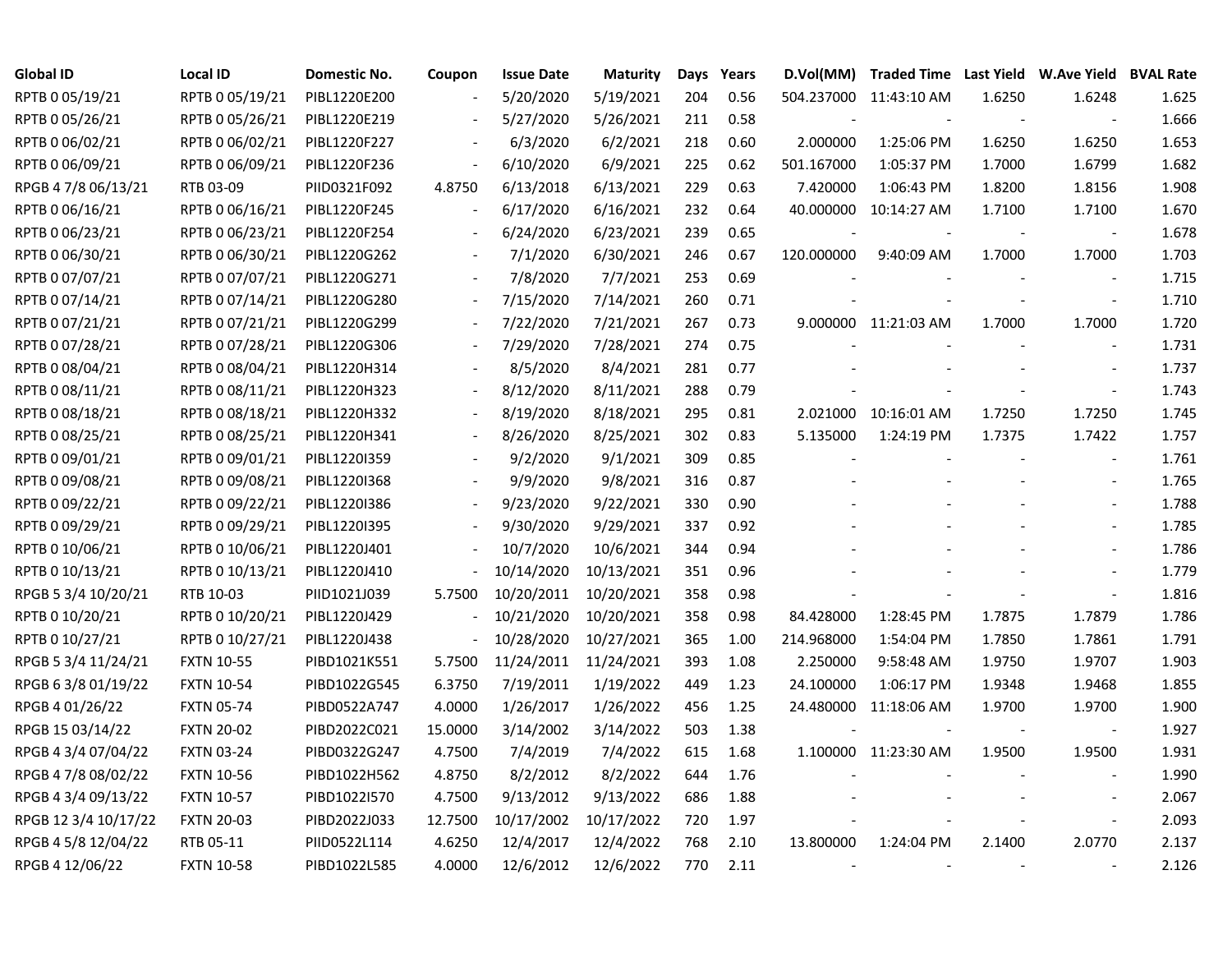| <b>Global ID</b>     | <b>Local ID</b>   | Domestic No. | Coupon  | <b>Issue Date</b> | <b>Maturity</b>  | Days | Years | D.Vol(MM)   |                        |        | Traded Time Last Yield W.Ave Yield BVAL Rate |       |
|----------------------|-------------------|--------------|---------|-------------------|------------------|------|-------|-------------|------------------------|--------|----------------------------------------------|-------|
| RPGB 4 3/8 02/11/23  | RTB 03-10         | PIID0323B101 | 4.3750  | 2/11/2020         | 2/11/2023        | 837  | 2.29  | 180.010000  | 1:53:33 PM             | 2.1100 | 2.1167                                       | 2.121 |
| RPGB 13 02/20/23     | <b>FXTN 20-04</b> | PIBD2023B048 | 13.0000 | 2/20/2003         | 2/20/2023        | 846  | 2.32  |             |                        |        | $\overline{\phantom{a}}$                     | 2.177 |
| RPGB 5 1/2 03/08/23  | <b>FXTN 05-75</b> | PIBD0523C752 | 5.5000  | 3/8/2018          | 3/8/2023         | 862  | 2.36  | 15.600000   | 10:09:22 AM            | 2.2100 | 2.2100                                       | 2.197 |
| RPGB 3 1/2 04/21/23  | <b>FXTN 07-58</b> | PIBD0723D588 | 3.5000  | 4/21/2016         | 4/21/2023        | 906  | 2.48  | 52.164000   | 1:57:37 PM             | 2.1600 | 2.2221                                       | 2.217 |
| RPGB 117/8 05/29/23  | <b>FXTN 20-05</b> | PIBD2023E054 | 11.8750 | 5/29/2003         | 5/29/2023        | 944  | 2.59  |             |                        |        | $\blacksquare$                               | 2.242 |
| RPGB 3 1/4 08/15/23  | RTB 10-04         | PIID1023H046 | 3.2500  | 8/15/2013         | 8/15/2023 1,022  |      | 2.80  | 5.200000    | 1:05:44 PM             | 2.3600 | 2.3570                                       | 2.425 |
| RPGB 2 3/8 09/10/23  | <b>FXTN 03-25</b> | PIBD0323I252 | 2.3750  | 9/10/2020         | 9/10/2023 1,048  |      | 2.87  | 3.000000    | 1:54:27 PM             | 2.1975 | 2.1958                                       | 2.204 |
| RPGB 11 3/8 10/23/23 | <b>FXTN 20-06</b> | PIBD2023J068 | 11.3750 | 10/23/2003        | 10/23/2023 1,091 |      | 2.99  |             |                        |        | $\overline{\phantom{a}}$                     | 2.339 |
| RPGB 6 1/4 03/12/24  | RTB 05-12         | PIID0524C129 | 6.2500  | 3/12/2019         | 3/12/2024 1,232  |      | 3.37  | 5.000000    | 1:46:37 PM             | 2.4000 | 2.3640                                       | 2.377 |
| RPGB 4 1/2 04/20/24  | <b>FXTN 07-59</b> | PIBD0724D595 | 4.5000  | 4/20/2017         | 4/20/2024 1,271  |      | 3.48  |             |                        |        | $\overline{\phantom{a}}$                     | 2.412 |
| RPGB 12 3/8 06/03/24 | <b>FXTN 20-07</b> | PIBD2024F075 | 12.3750 | 6/3/2004          | 6/3/2024 1,315   |      | 3.60  |             |                        |        | $\overline{\phantom{a}}$                     | 2.469 |
| RPGB 12 7/8 08/05/24 | <b>FXTN 20-08</b> | PIBD2024H086 | 12.8750 | 8/5/2004          | 8/5/2024 1,378   |      | 3.77  |             |                        |        | $\overline{\phantom{a}}$                     | 2.505 |
| RPGB 4 1/8 08/20/24  | <b>FXTN 10-59</b> | PIBD1024H595 | 4.1250  | 8/20/2014         | 8/20/2024 1,393  |      | 3.81  |             | 1.100000 11:32:51 AM   | 2.6750 | 2.6750                                       | 2.633 |
| RPGB 4 1/4 10/17/24  | <b>FXTN 05-76</b> | PIBD0524J762 | 4.2500  | 10/17/2019        | 10/17/2024 1,451 |      | 3.97  |             |                        |        |                                              | 2.541 |
| RPGB 13 3/4 11/11/24 | <b>FXTN 20-09</b> | PIBD2024K091 | 13.7500 | 11/11/2004        | 11/11/2024 1,476 |      | 4.04  |             |                        |        | $\sim$                                       | 2.559 |
| RPGB 5 3/4 04/12/25  | <b>FXTN 07-61</b> | PIBD0725D618 | 5.7500  | 4/12/2018         | 4/12/2025 1,628  |      | 4.46  | 41.892000   | 1:56:17 PM             | 2.6900 | 2.6899                                       | 2.692 |
| RPGB 12 1/8 04/14/25 | <b>FXTN 20-10</b> | PIBD2025D103 | 12.1250 | 4/14/2005         | 4/14/2025 1,630  |      | 4.46  |             |                        |        | $\overline{\phantom{a}}$                     | 2.626 |
| RPGB 2 5/8 08/12/25  | RTB 05-13         | PIID0525H130 | 2.6250  | 8/12/2020         | 8/12/2025 1,750  |      | 4.79  | 956.160000  | 1:53:58 PM             | 2.7150 | 2.7194                                       | 2.720 |
| RPGB 3 5/8 09/09/25  | <b>FXTN 10-60</b> | PIBD1025I608 | 3.6250  | 9/9/2015          | 9/9/2025 1,778   |      | 4.87  | 2000.000000 | 1:46:06 PM             | 2.7900 | 2.7936                                       | 2.792 |
| RPGB 12 1/8 10/20/25 | <b>FXTN 20-11</b> | PIBD2025J116 | 12.1250 | 10/20/2005        | 10/20/2025 1,819 |      | 4.98  |             |                        |        | $\overline{\phantom{a}}$                     | 2.731 |
| RPGB 18 1/4 11/29/25 | <b>FXTN 25-01</b> | PIBD2525K015 | 18.2500 | 11/29/2000        | 11/29/2025 1,859 |      | 5.09  |             |                        |        |                                              | 2.719 |
| RPGB 10 1/4 01/19/26 | <b>FXTN 20-12</b> | PIBD2026A122 | 10.2500 | 1/19/2006         | 1/19/2026 1,910  |      | 5.23  |             |                        |        | $\overline{\phantom{a}}$                     | 2.733 |
| RPGB 6 1/4 02/14/26  | <b>FXTN 07-62</b> | PIBD0726B627 | 6.2500  | 2/14/2019         | 2/14/2026 1,936  |      | 5.30  | 310.000000  | 1:45:55 PM             | 2.8000 | 2.8000                                       | 2.796 |
| RPGB 3 1/2 09/20/26  | RTB 10-05         | PIID1026I057 | 3.5000  | 9/20/2016         | 9/20/2026 2,154  |      | 5.90  | 2.000000    | 9:38:25 AM             | 2.9300 | 2.9300                                       | 2.811 |
| RPGB 6 1/4 10/20/26  | RTB 15-01         | PIID1526J019 | 6.2500  | 10/20/2011        | 10/20/2026 2,184 |      | 5.98  |             |                        |        | $\sim$                                       | 2.803 |
| RPGB 8 12/07/26      | <b>FXTN 20-13</b> | PIBD2026L139 | 8.0000  | 12/7/2006         | 12/7/2026 2,232  |      | 6.11  |             |                        |        | $\sim$                                       | 2.856 |
| RPGB 5 3/8 03/01/27  | RTB 15-02         | PIID1527C023 | 5.3750  | 3/1/2012          | 3/1/2027 2,316   |      | 6.34  |             |                        |        | $\blacksquare$                               | 2.825 |
| RPGB 4 3/4 05/04/27  | <b>FXTN 10-61</b> | PIBD1027E617 | 4.7500  | 5/4/2017          | 5/4/2027 2,380   |      | 6.52  |             |                        |        |                                              | 2.837 |
| RPGB 8 5/8 09/06/27  | <b>FXTN 20-14</b> | PIBD2027I140 | 8.6250  | 9/6/2007          | 9/6/2027 2,505   |      | 6.86  |             |                        |        | $\overline{\phantom{a}}$                     | 2.878 |
| RPGB 6 1/4 03/22/28  | <b>FXTN 10-63</b> | PIBD1028C635 | 6.2500  | 3/22/2018         | 3/22/2028 2,703  |      | 7.40  | 23.000000   | 10:14:17 AM            | 2.9750 | 2.9750                                       | 2.884 |
| RPGB 9 1/2 12/04/28  | <b>FXTN 20-15</b> | PIBD2028L151 | 9.5000  | 12/4/2008         | 12/4/2028 2,960  |      | 8.10  | 78.500000   | 10:44:03 AM            | 3.8000 | 3.8000                                       | 2.912 |
| RPGB 6 7/8 01/10/29  | <b>FXTN 10-64</b> | PIBD1029A644 | 6.8750  | 1/10/2019         | 1/10/2029 2,997  |      | 8.21  |             | 500.000000 10:42:28 AM | 2.9500 | 2.9500                                       | 2.896 |
| RPGB 8 3/4 05/27/30  | <b>FXTN 20-16</b> | PIBD2030E166 | 8.7500  | 5/27/2010         | 5/27/2030 3,499  |      | 9.58  |             |                        |        | $\overline{\phantom{a}}$                     | 2.983 |
| RPGB 2 7/8 07/09/30  | <b>FXTN 10-65</b> | PIBD1030G655 | 2.8750  | 7/9/2020          | 7/9/2030 3,542   |      | 9.70  |             |                        |        |                                              | 2.925 |
| RPGB 12 1/2 07/28/30 | <b>FXTN 25-02</b> | PIBD2530G029 | 12.5000 | 7/28/2005         | 7/28/2030 3,561  |      | 9.75  |             |                        |        |                                              | 2.958 |